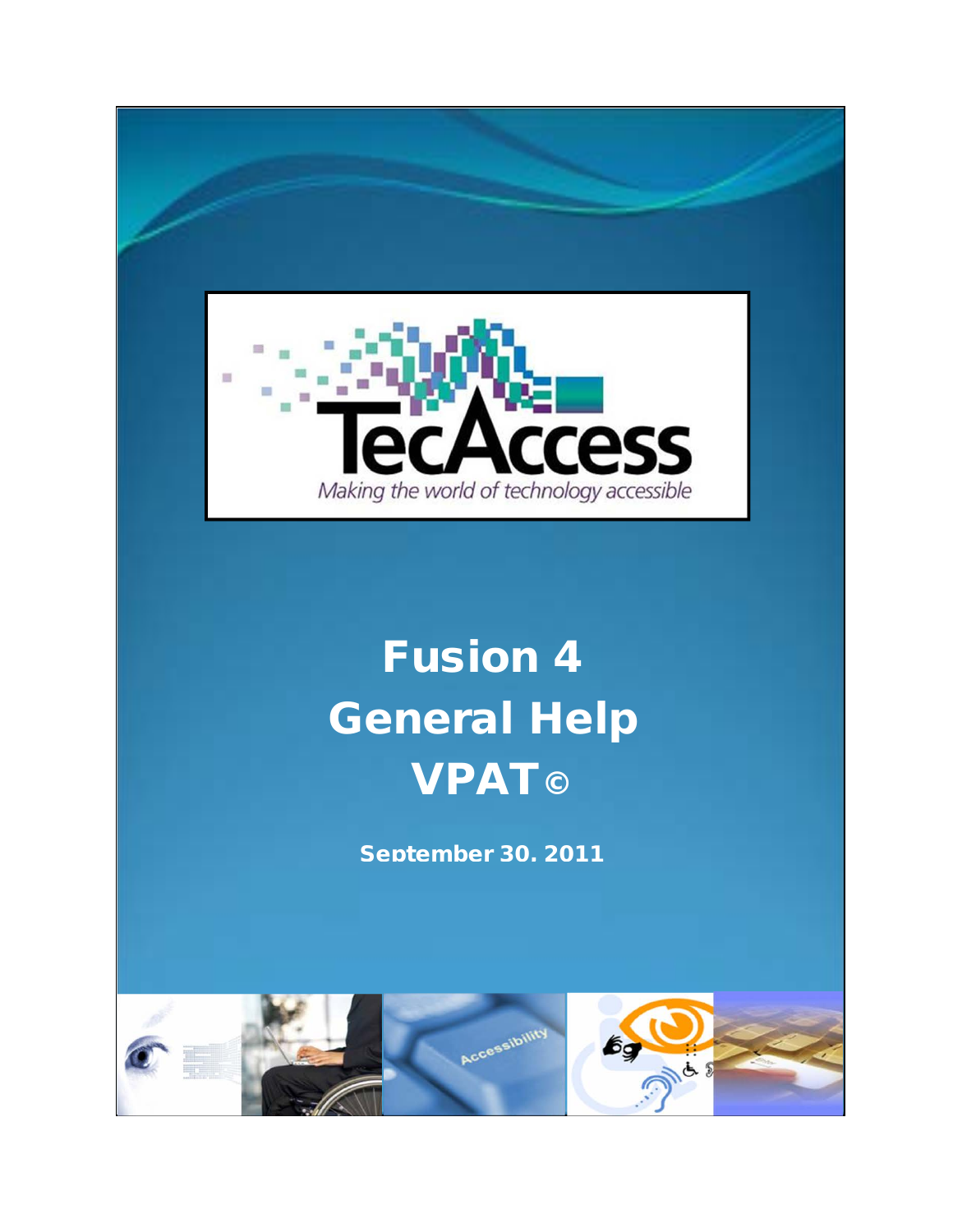

# **VPAT©**

Since the VPAT must be comprehensive, all Section 508 issues on all pages must be corrected to sustain compliance.

| <b>Criteria</b>                                                                    | <b>Supporting</b><br><b>Features</b>               | <b>Remarks and Explanations</b>                     |
|------------------------------------------------------------------------------------|----------------------------------------------------|-----------------------------------------------------|
| Section 1194.21 Software Applications<br>and Operating Systems                     | Not Applicable                                     | Not Applicable                                      |
| Section 1194.22 Web-based Intranet<br>and Internet Information and<br>Applications | <b>Supports with</b><br>Minor<br><b>Exceptions</b> | Please refer to the 1194.22 section for<br>details. |
| Section 1194.23 Telecommunications<br>Products                                     | Not Applicable                                     | Not Applicable                                      |
| Section 1194.24 Video and Multi-<br>media Products                                 | Not Applicable                                     | Not Applicable                                      |
| Section 1194.25 Self-Contained,<br>Closed Products                                 | Not Applicable                                     | Not Applicable                                      |
| Section 1194.26 Desktop and Portable<br>Computers                                  | Not Applicable                                     | Not Applicable                                      |
| Section 1194.31 Functional<br>Performance Criteria                                 | Supports with<br><b>Exceptions</b>                 | Please refer to the 1194.31 section for<br>details. |
| Section 1194.41 Information,<br>Documentation, and Support                         | <b>Supports</b>                                    | Please refer to the 1194.41 section for<br>details. |

#### **Support Levels**

| <b>Support Level</b>                                       | <b>Description</b>                                                                                                                                                                |
|------------------------------------------------------------|-----------------------------------------------------------------------------------------------------------------------------------------------------------------------------------|
| <b>Supports</b>                                            | Use this language when you determine the product<br>fully meets the letter and intent of the Criteria.                                                                            |
| <b>Supports with Exceptions/Minor</b><br><b>Exceptions</b> | Use this language when you determine the product<br>does not fully meet the letter and intent of the<br>Criteria, but provides some level of access relative to<br>lthe Criteria. |
| <b>Supports through Equivalent</b><br><b>Facilitation</b>  | Use this language when you have identified an<br>alternate way to meet the intent of the Criteria or<br>when the product does not fully meet the intent of<br>lthe Criteria.      |

TecAccess LLC 2410 Granite Ridge Road Building A, Unit 1 Rockville, VA 23146 **CONFIDENTIAL AND PROPRIETARY**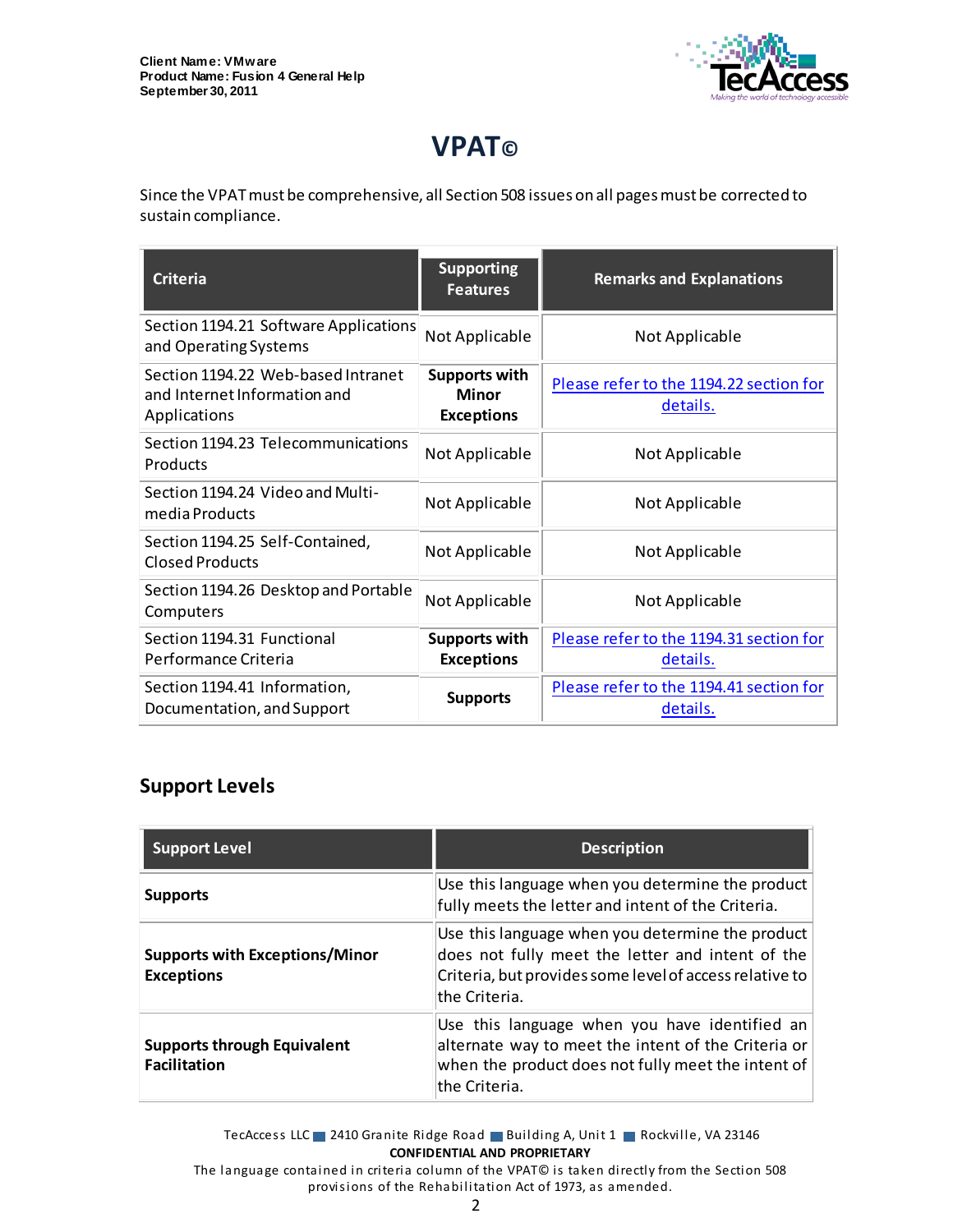

| <b>Support Level</b>                                                       | <b>Description</b>                                                                                                                                                                                                                                                                                                                                  |
|----------------------------------------------------------------------------|-----------------------------------------------------------------------------------------------------------------------------------------------------------------------------------------------------------------------------------------------------------------------------------------------------------------------------------------------------|
| Supports when combined with<br><b>Compatible AT</b>                        | Use this language when you determine the product<br>fully meets the letter and intent of the Criteria when<br>used in combination with Compatible Assistive<br>Technology ("AT"). For example, many software<br>programs can provide speech output when<br>combined with a compatible screen reader<br>(commonly used AT for people who are blind). |
| <b>Does Not Support</b>                                                    | Use this language when you determine the product<br>does not meet the letter or intent of the Criteria.                                                                                                                                                                                                                                             |
| <b>Not Applicable</b>                                                      | Use this language when you determine the Criteria<br>does not apply to the specific product.                                                                                                                                                                                                                                                        |
| <b>Not Applicable - Fundamental</b><br><b>Alteration Exception Applies</b> | Use this language when you determine a<br>Fundamental Alteration of the product would be<br>required to meet the Criteria (see the access board's<br>standards for the definition of "fundamental<br>alteration").                                                                                                                                  |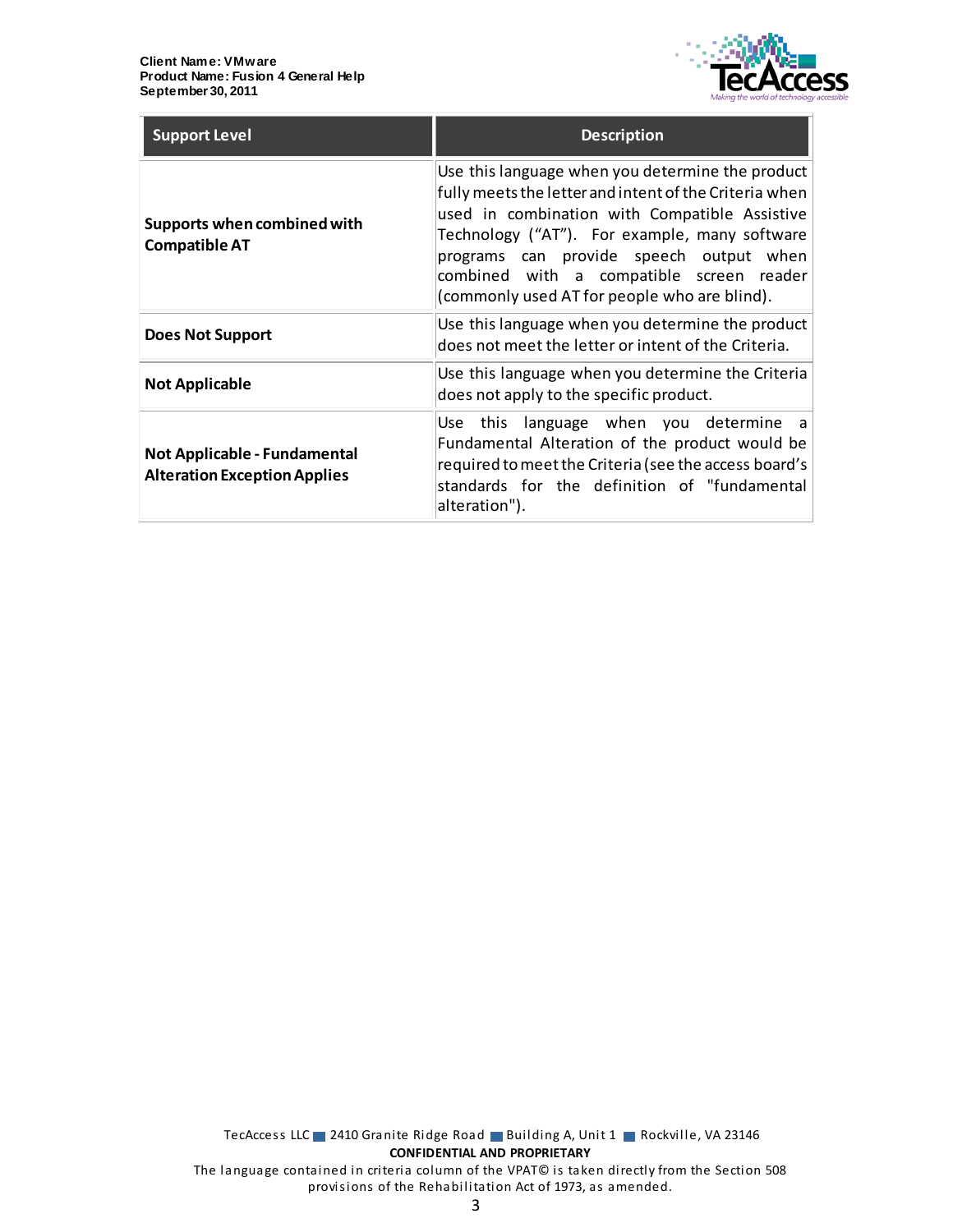

# <span id="page-3-0"></span>**§ 1194.22 Web-based Intranet and Internet Information and Applications**

| <b>Criteria</b>                                                                                                                                                          | <b>Support Level</b>                      | <b>Remarks and Explanations</b>                                                                   |
|--------------------------------------------------------------------------------------------------------------------------------------------------------------------------|-------------------------------------------|---------------------------------------------------------------------------------------------------|
| (a) A text equivalent for every<br>non-text element shall be<br>provided (e.g., via "alt",<br>"longdesc", or in element<br>content).                                     | <b>Supports with</b><br><b>Exceptions</b> | Not all images have alt attributes.                                                               |
| (b) Equivalent alternatives for any<br>multimedia presentation shall be<br>synchronized with the<br>presentation.                                                        | <b>Not Applicable</b>                     | VMware Fusion Help does not use<br>multimedia.                                                    |
| (c) Web pages shall be designed<br>so that all information conveyed<br>with color is also available without<br>color, for example from context or<br>markup.             | <b>Supports</b>                           | Color is not used as a sole means of<br>conveying information.                                    |
| (d) Documents shall be organized<br>so they are readable without<br>requiring an associated style<br>sheet.                                                              | <b>Supports</b>                           | The help pages can be read with style<br>sheets disabled. Headings and lists<br>have HTML markup. |
| (e) Redundant text links shall be<br>provided for each active region of<br>a server-side image map.                                                                      | <b>Not Applicable</b>                     | Server-side image maps are not used.                                                              |
| (f) Client-side image maps shall be<br>provided instead of server-side<br>image maps except where the<br>regions cannot be defined with an<br>available geometric shape. | <b>Not Applicable</b>                     | Client-side image maps are not used.                                                              |
| (g) Row and column headers shall<br>be identified for data tables.                                                                                                       | <b>Supports</b>                           | Row and column headers are supplied<br>for tables.                                                |
| (h) Markup shall be used to<br>associate data cells and header<br>cells for data tables that have two<br>or more logical levels of row or<br>column headers.             | <b>Not Applicable</b>                     | Data tables do not have multilevel<br>columns or rows.                                            |
| (i) Frames shall be titled with text<br>that facilitates frame identification<br>and navigation                                                                          | <b>Not Applicable</b>                     | Frames are not used.                                                                              |
| (j) Pages shall be designed to<br>avoid causing the screen to flicker<br>with a frequency greater than 2 Hz                                                              | <b>Supports</b>                           | Pages do not flash or blink.                                                                      |

TecAccess LLC 2410 Granite Ridge Road Building A, Unit 1 Rockville, VA 23146 **CONFIDENTIAL AND PROPRIETARY**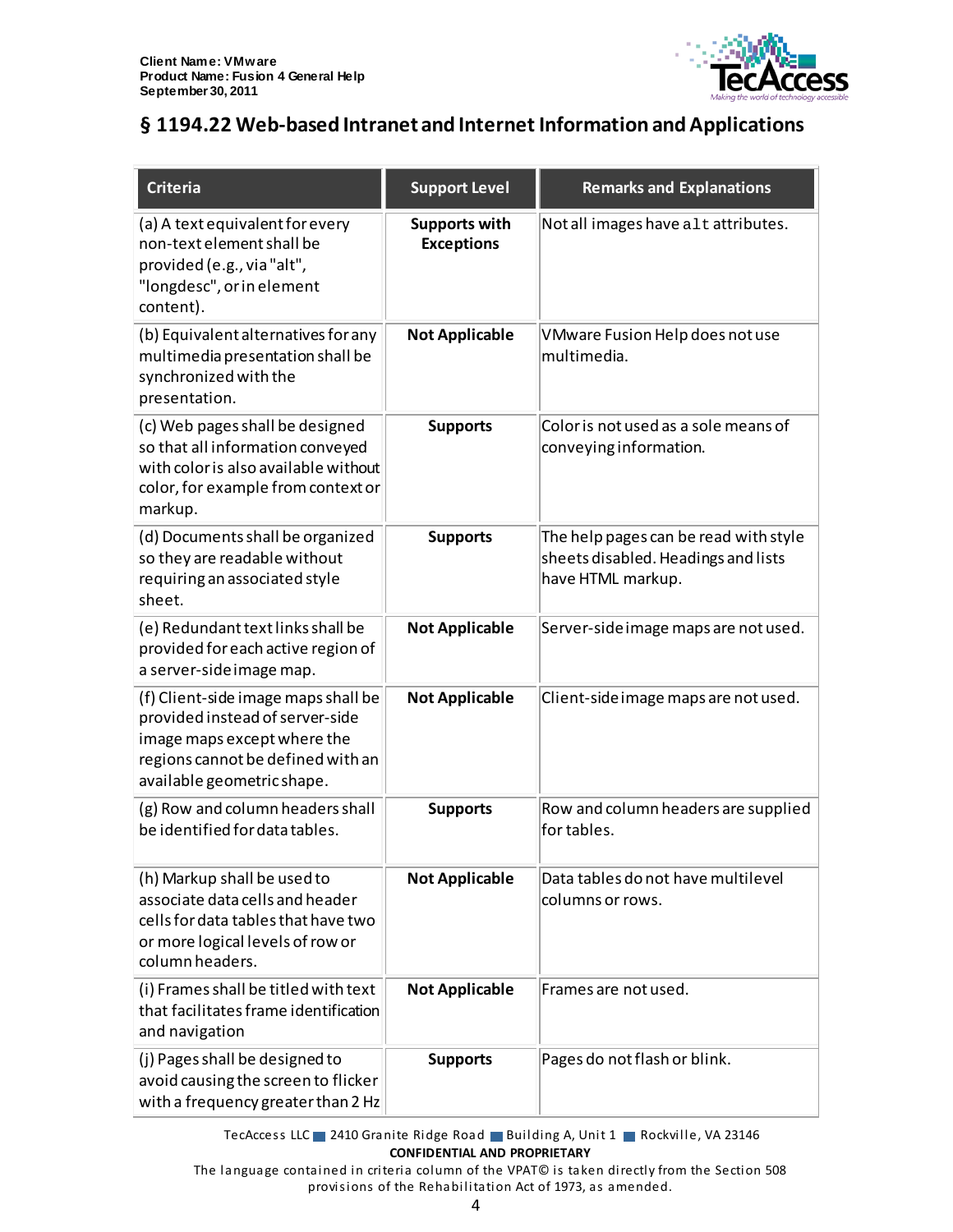

| <b>Criteria</b>                                                                                                                                                                                                                                                                                                             | <b>Support Level</b>  | <b>Remarks and Explanations</b>                                   |
|-----------------------------------------------------------------------------------------------------------------------------------------------------------------------------------------------------------------------------------------------------------------------------------------------------------------------------|-----------------------|-------------------------------------------------------------------|
| and lower than 55 Hz.                                                                                                                                                                                                                                                                                                       |                       |                                                                   |
| (k) A text-only page, with<br>equivalent information or<br>functionality, shall be provided to<br>make a web site comply with the<br>provisions of this part, when<br>compliance cannot be<br>accomplished in any other way.<br>The content of the text-only page<br>shall be updated whenever the<br>primary page changes. | <b>Supports</b>       | Fusion Help is a textual format by<br>default.                    |
| (I) When pages utilize scripting<br>languages to display content, or to<br>create interface elements, the<br>information provided by the script<br>shall be identified with functional<br>text that can be read by Assistive<br>Technology.                                                                                 | <b>Supports</b>       | Links and other active elements are<br>keyboard accessible.       |
| (m) When a web page requires<br>that an applet, plug-in or other<br>application be present on the<br>client system to interpret page<br>content, the page must provide a<br>link to a plug-in or applet that<br>complies with §1194.21(a)<br>through (I).                                                                   | <b>Not Applicable</b> | Plug-ins are not used.                                            |
| (n) When electronic forms are<br>designed to be completed on-line,<br>the form shall allow people using<br>Assistive Technology to access the<br>information, field elements, and<br>functionality required for<br>completion and submission of the<br>form, including all directions and<br>cues.                          | <b>Not Applicable</b> | Forms are not used in the help and<br>documentation HTML content. |
| (o) A method shall be provided<br>that permits users to skip<br>repetitive navigation links.                                                                                                                                                                                                                                | <b>Supports</b>       | There are no repetitive navigation<br>links.                      |
| (p) When a timed response is<br>required, the user shall be alerted<br>and given sufficient time to<br>indicate more time is required.                                                                                                                                                                                      | <b>Not Applicable</b> | Timed responses are not required.                                 |

TecAccess LLC 2410 Granite Ridge Road Building A, Unit 1 Rockville, VA 23146 **CONFIDENTIAL AND PROPRIETARY**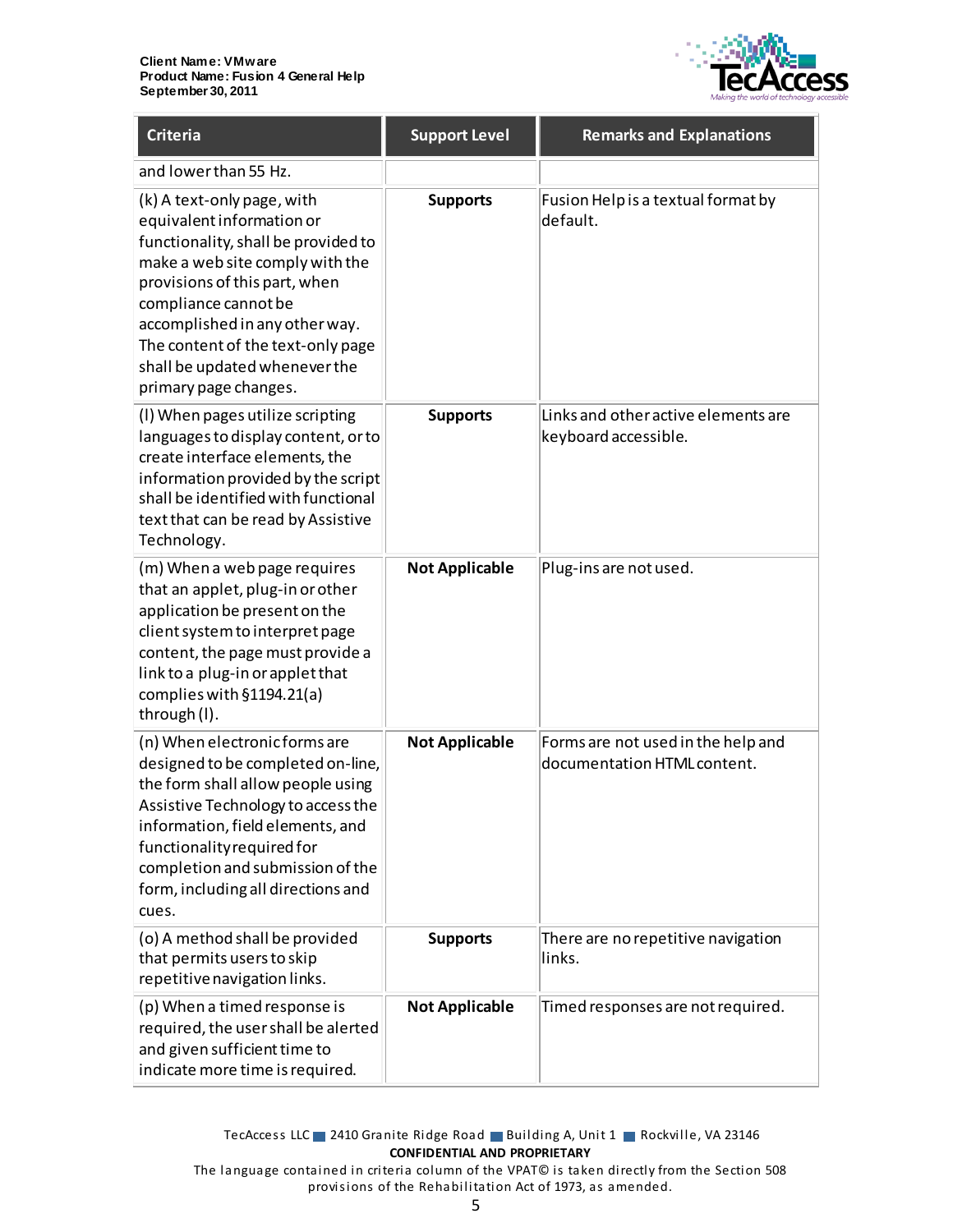

*Note to 1194.22: The Board interprets paragraphs (a) through (k) of this section as consistent with the following priority 1 Checkpoints of the Web Content Accessibility Guidelines 1.0 (WCAG 1.0) (May 5 1999) published by the Web Accessibility Initiative of the World Wide Web Consortium: Paragraph (a) - 1.1, (b) - 1.4, (c) - 2.1, (d) - 6.1, (e) - 1.2, (f) - 9.1, (g) - 5.1, (h) - 5.2, (i) - 12.1, (j) - 7.1, (k) - 11.4.*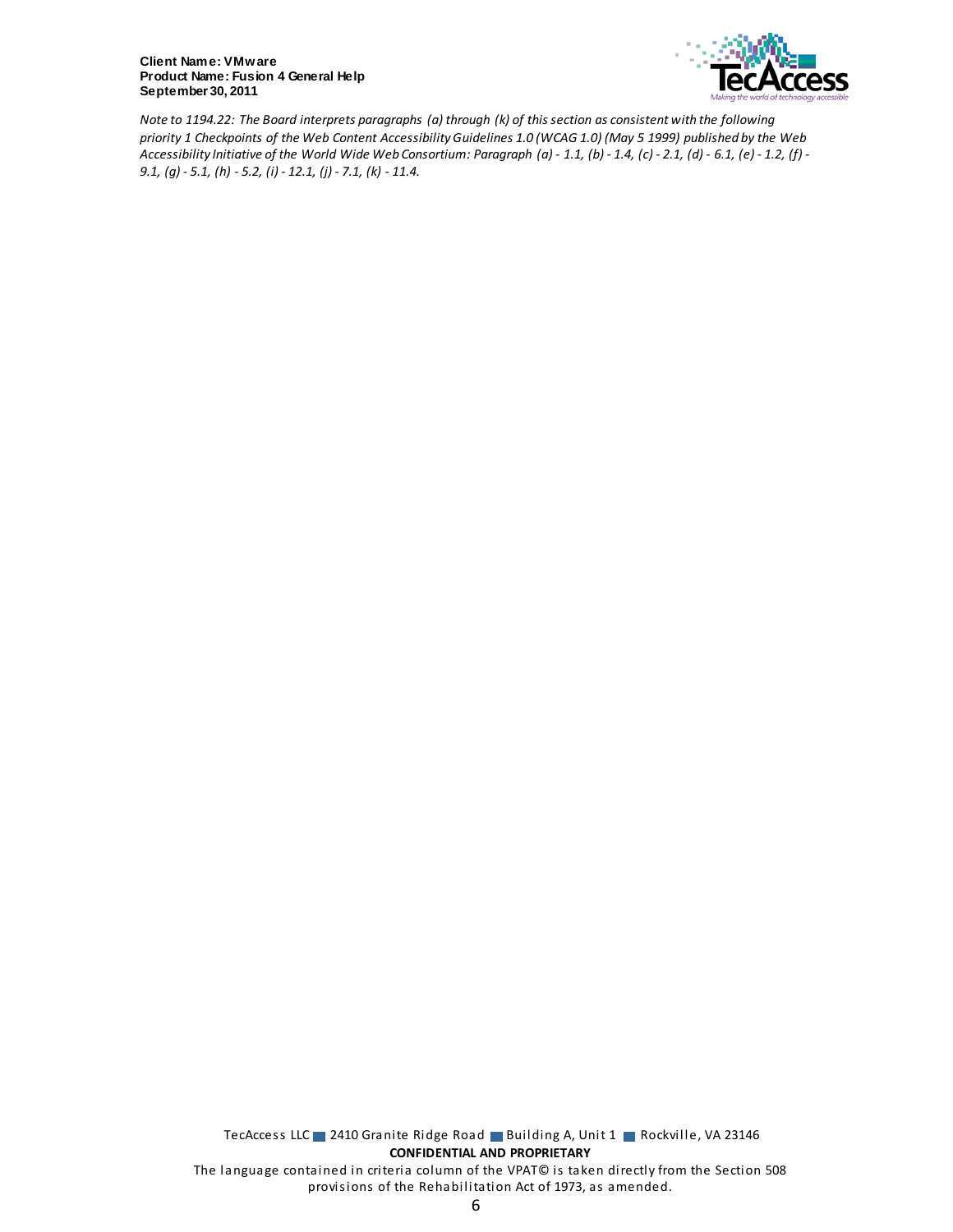

## **§1194.31 Functional Performance Criteria**

| <b>Criteria</b>                                                                                                                                                                                                                                                                                                                     | <b>Support Level</b>                      | <b>Remarks and Explanations</b>                                                                                                           |
|-------------------------------------------------------------------------------------------------------------------------------------------------------------------------------------------------------------------------------------------------------------------------------------------------------------------------------------|-------------------------------------------|-------------------------------------------------------------------------------------------------------------------------------------------|
| (a) At least one mode of operation<br>and information retrieval that does<br>not require user vision shall be<br>provided, or support for Assistive<br>Technology used by people who<br>are blind or visually impaired shall<br>be provided.                                                                                        | <b>Supports with</b><br><b>Exceptions</b> | Please refer to 1194.22 for details.                                                                                                      |
| (b) At least one mode of operation<br>and information retrieval that does<br>not require visual acuity greater<br>than 20/70 shall be provided in<br>audio and enlarged print output<br>working together or independently,<br>or support for Assistive Technology<br>used by people who are visually<br>impaired shall be provided. | <b>Supports</b>                           | VMware Fusion Help can be used by<br>people who are visually impaired and<br>with assistive technologies such as<br>screen magnification. |
| (c) At least one mode of operation<br>and information retrieval that does<br>not require user hearing shall be<br>provided, or support for Assistive<br>Technology used by people who<br>are deaf or hard of hearing shall be<br>provided                                                                                           | <b>Supports</b>                           | Hearing is not required.                                                                                                                  |
| (d) Where audio information is<br>important for the use of a product,<br>at least one mode of operation and<br>information retrieval shall be<br>provided in an enhanced auditory<br>fashion, or support for assistive<br>hearing devices shall be provided.                                                                        | <b>Not Applicable</b>                     | Audio is not present.                                                                                                                     |
| (e) At least one mode of operation<br>and information retrieval that does<br>not require user speech shall be<br>provided, or support for Assistive<br>Technology used by people with<br>disabilities shall be provided.                                                                                                            | <b>Supports</b>                           | User speech is not required.                                                                                                              |
| (f) At least one mode of operation<br>and information retrieval that does<br>not require fine motor control or<br>simultaneous actions and that is<br>operable with limited reach and                                                                                                                                               | <b>Supports</b>                           | Fine motor control is not required to<br>use the application.                                                                             |

TecAccess LLC 2410 Granite Ridge Road Building A, Unit 1 Rockville, VA 23146 **CONFIDENTIAL AND PROPRIETARY**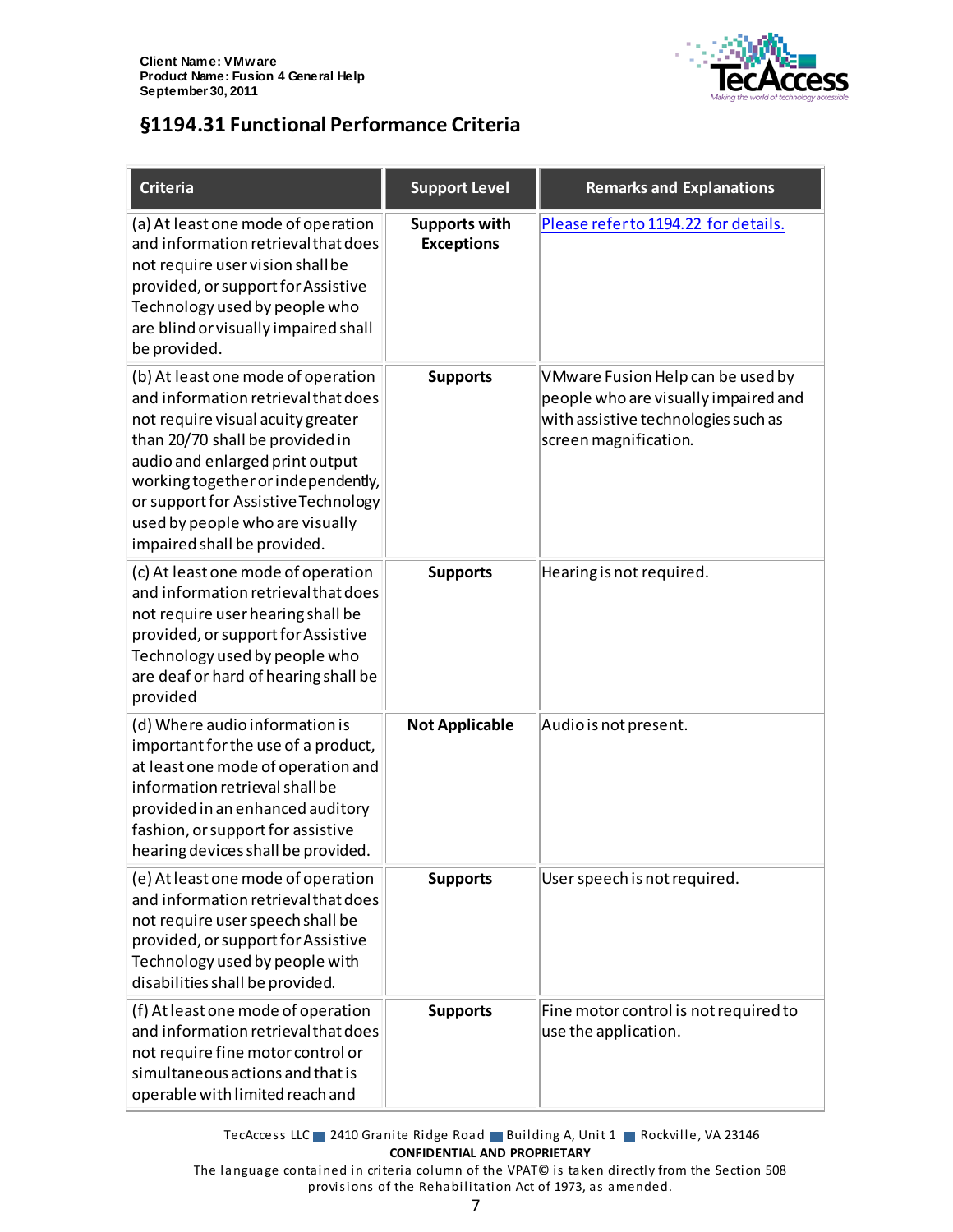

| <b>Criteria</b>             | <b>Support Level</b> | <b>Remarks and Explanations</b> |
|-----------------------------|----------------------|---------------------------------|
| strength shall be provided. |                      |                                 |

TecAccess LLC 2410 Granite Ridge Road Building A, Unit 1 Rockville, VA 23146 **CONFIDENTIAL AND PROPRIETARY** The language contained in criteria column of the VPAT© is taken directly from the Section 508 provisions of the Rehabilitation Act of 1973, as amended.